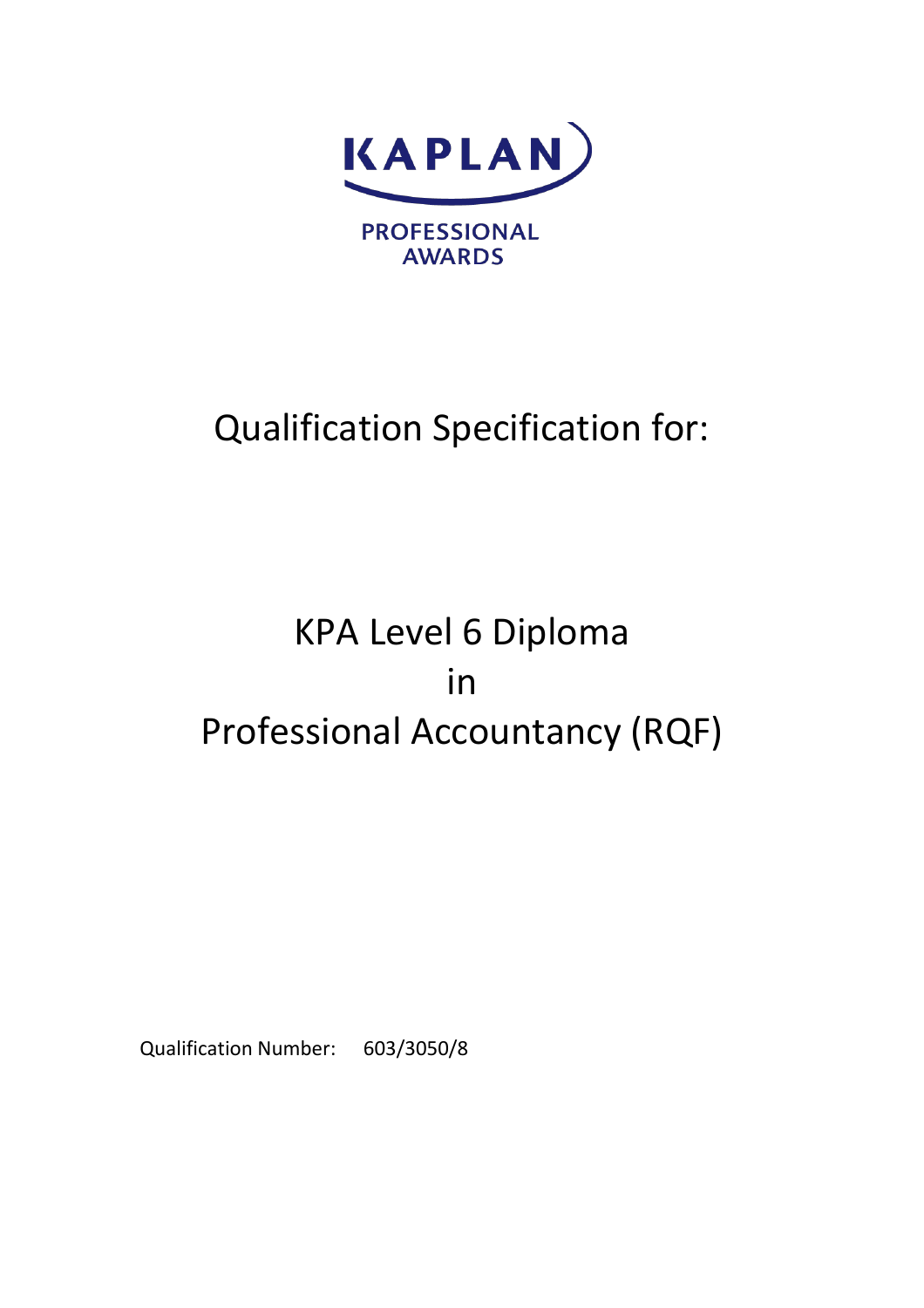#### **Version Control**

| <b>Version number</b> | <b>Date</b> | <b>Updated by</b> | <b>Review date</b> |
|-----------------------|-------------|-------------------|--------------------|
| Live version V2.00    | 13/7/20     | Shakti Tiwary     | 30/6/2021          |
|                       |             |                   |                    |
|                       |             |                   |                    |
|                       |             |                   |                    |
|                       |             |                   |                    |
|                       |             |                   |                    |
|                       |             |                   |                    |

| <b>Date Submitted to Register:</b> | 12/03/2018 |
|------------------------------------|------------|
| <b>Operational start date:</b>     | 03/08/2020 |
| <b>Review date:</b>                | 30/06/2021 |

#### **Kaplan Professional Awards**

.

179 - 191 Borough High Street London SE1 1HR Phone: 0207 645 8912

Web: <https://kaplanpa.co.uk/> Email: [kpaenquiries@kaplan.co.uk](mailto:kpaenquiries@kaplan.co.uk)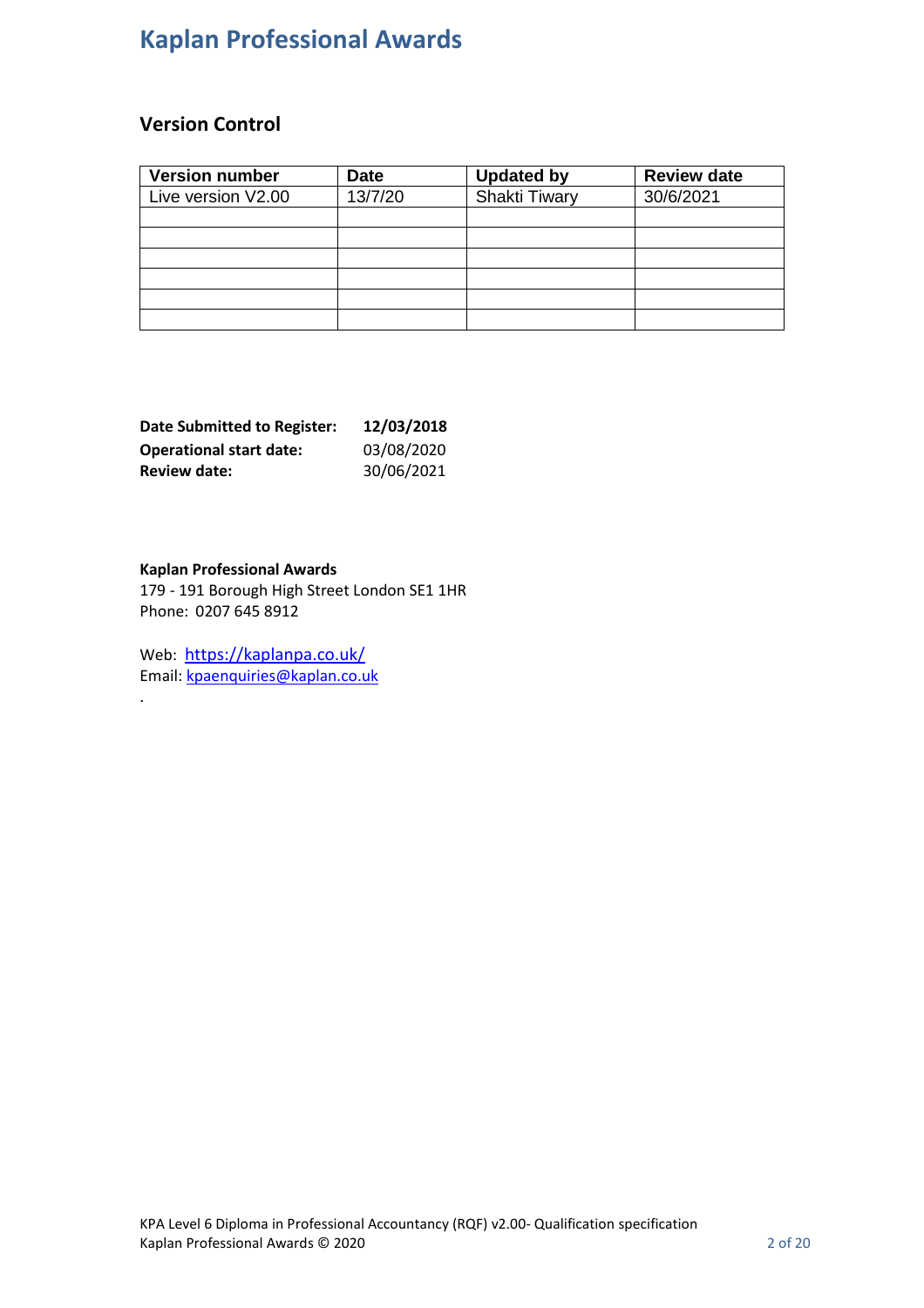### Contents

| 1. |               |                                                           |  |  |  |  |
|----|---------------|-----------------------------------------------------------|--|--|--|--|
|    |               |                                                           |  |  |  |  |
|    |               |                                                           |  |  |  |  |
| 2. |               |                                                           |  |  |  |  |
|    |               |                                                           |  |  |  |  |
|    |               |                                                           |  |  |  |  |
|    |               |                                                           |  |  |  |  |
|    |               |                                                           |  |  |  |  |
|    |               |                                                           |  |  |  |  |
|    |               |                                                           |  |  |  |  |
| 3. |               |                                                           |  |  |  |  |
|    |               |                                                           |  |  |  |  |
|    |               |                                                           |  |  |  |  |
|    |               |                                                           |  |  |  |  |
| 4. |               |                                                           |  |  |  |  |
|    |               |                                                           |  |  |  |  |
|    |               | Unit number 1 Financial Accounting and Reporting: IFRS 11 |  |  |  |  |
|    |               |                                                           |  |  |  |  |
|    | Unit number 3 |                                                           |  |  |  |  |
|    | Unit number 4 |                                                           |  |  |  |  |
|    | Unit number 5 |                                                           |  |  |  |  |
|    | Unit number 6 |                                                           |  |  |  |  |
| 5. |               |                                                           |  |  |  |  |
|    |               |                                                           |  |  |  |  |
|    |               |                                                           |  |  |  |  |
|    |               |                                                           |  |  |  |  |
|    |               |                                                           |  |  |  |  |
|    |               |                                                           |  |  |  |  |
|    |               |                                                           |  |  |  |  |
| 6. |               |                                                           |  |  |  |  |
|    |               |                                                           |  |  |  |  |
|    |               |                                                           |  |  |  |  |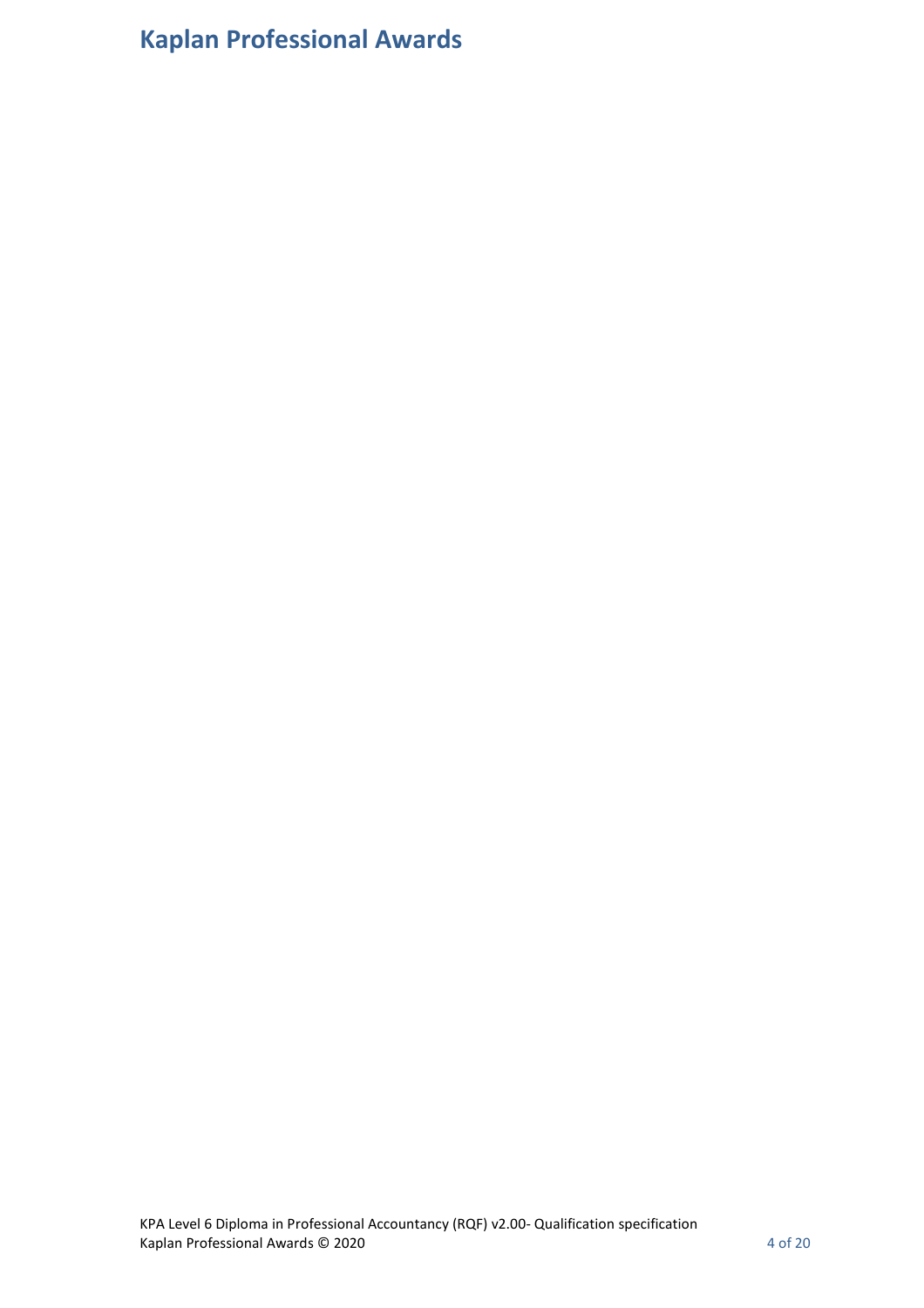## <span id="page-4-0"></span>**1. Introduction**

#### <span id="page-4-1"></span>**About KPA**

Kaplan Professional Awards (KPA) is a nationally recognised Awarding Organisation which offers high quality accredited qualifications. KPA works with national and local organisations to develop and widen access to high quality and flexible education and learning.

Our mission is to offer the best possible qualifications and resources, and to put these opportunities in the hands of as many people as possible.

#### <span id="page-4-2"></span>**KPA Qualifications**

KPA Qualifications are developed to ensure they provide a clear measure of the individuals' achievement while highlighting their ability to meet the requirements of the industry in which they wish to operate. KPA work with industry specialists to ensure the qualification modules/units and their assessments are set at a suitable level for the age range and industry requirements.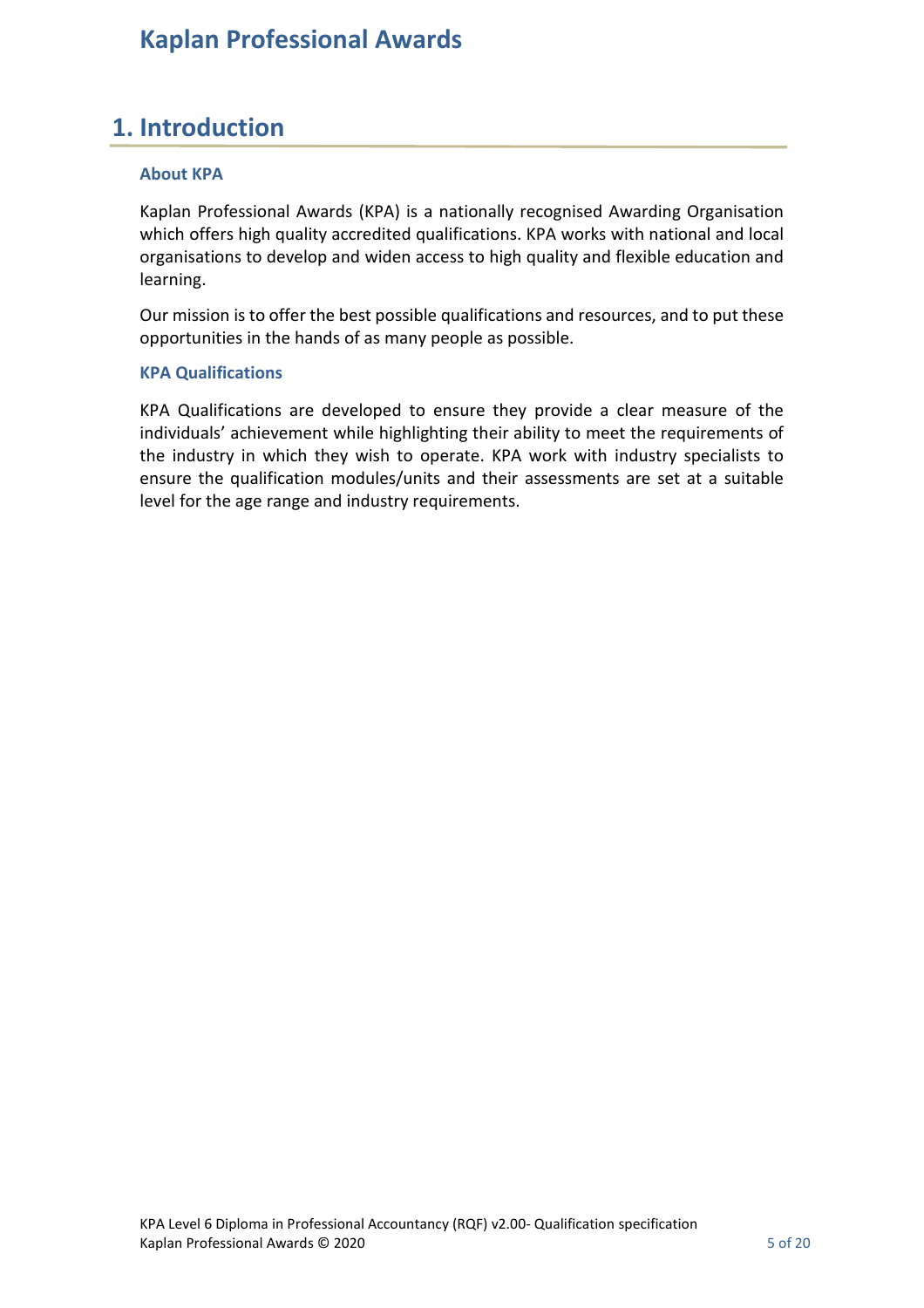### <span id="page-5-0"></span>**2. Qualification summary**

This specification will provide key information about the KPA Level 6 Diploma in Professional Accountancy (RQF) qualification.

This qualification is regulated by Ofqual and listed on Ofqual's Register of Regulated Qualification:

| Name of qualification                                 | Qualification number |
|-------------------------------------------------------|----------------------|
| KPA Level 6 Diploma in Professional Accountancy (RQF) | 603/3050/8           |

The KPA Level 6 Diploma in Professional Accountancy (RQF) is an advanced learning and professional development programme, providing in depth understanding of accountancy, finance and business. This helps the candidate build technical knowledge, professional skills and practical experience needed to progress to the Advanced level of the ICAEW/ACA qualification.

This qualification has been developed with industry experts to ensure that it meets the needs of the industry. This qualification will provide candidates with a broad range of topics across accountancy, finance and business

The six modules within this qualification are designed to complement practical work experience, and consist of 5 mandatory units, shown below:

- Financial Accounting and Reporting: IFRS
- Audit and Assurance
- Financial Management
- Business Strategy and Technology
- Tax Compliance
- Business Planning: Taxation

Upon successful completion, learners will achieve a nationally recognised KPA Level 6 Diploma in Professional Accountancy (RQF) qualification.

The qualification is graded pass/fail.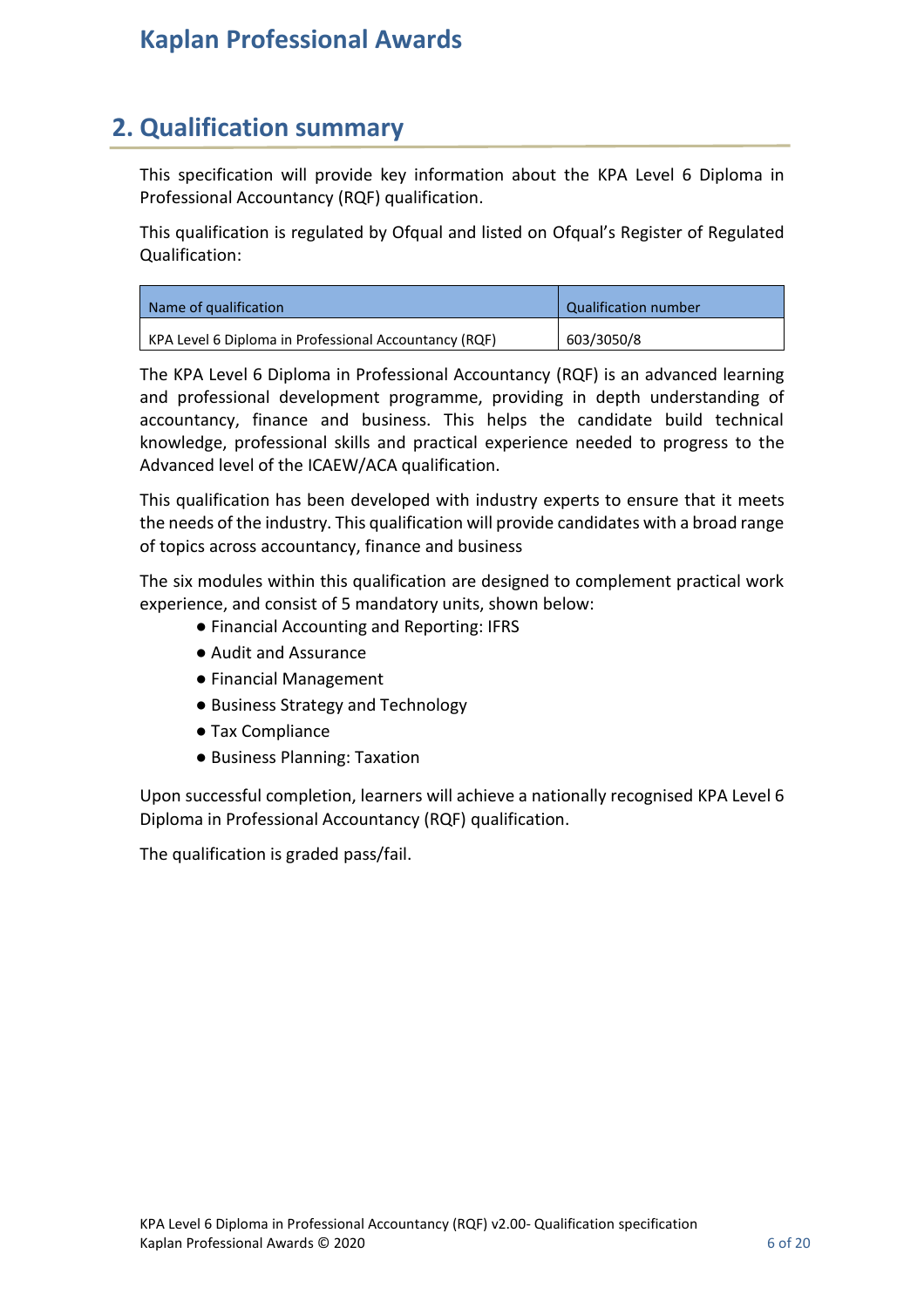#### <span id="page-6-0"></span>**Qualification objective**

The objective for the KPA Level 6 Diploma in Professional Accountancy (RQF) is to ensure students gain in-depth knowledge and understanding across a broad range of topics in accountancy, finance and business as specified in this document, while demonstrating their level of achievement through a series of examinations relating to their study and practical work experience.

This qualification is suitable for those candidates who are pursuing a career in professional accountancy. The candidate will:

- be equipped with the technical knowledge and application skills necessary to tackle the Advanced Level of the ACA qualification.
- provide opportunities for progression in their career, employability or to higher education qualifications
- to provide learners with an opportunity to achieve a recognised qualification

#### <span id="page-6-1"></span>**Target group**

The qualification targets those students that have completed the ICAEW ACA Certificate level (CFAB) qualification and wish to progress to the Advanced level of the ACA qualification.

#### <span id="page-6-2"></span>**Entry Requirements**

Completion of ACA Certificate Level (CFAB) or have been granted exemptions from ACA Certificate level (CFAB) by the ICAEW.

#### <span id="page-6-3"></span>**Recognition of Prior Learning (RPL)**

KPA will recognise prior learning of ICAEW professional level subjects already completed.

#### <span id="page-6-4"></span>**Delivery Languages**

This qualification is available in English only at this time.

#### <span id="page-6-5"></span>**Support and recognition**

KPA Level 6 Diploma in Professional Accountancy (RQF) qualification has industry support from:

● ICAEW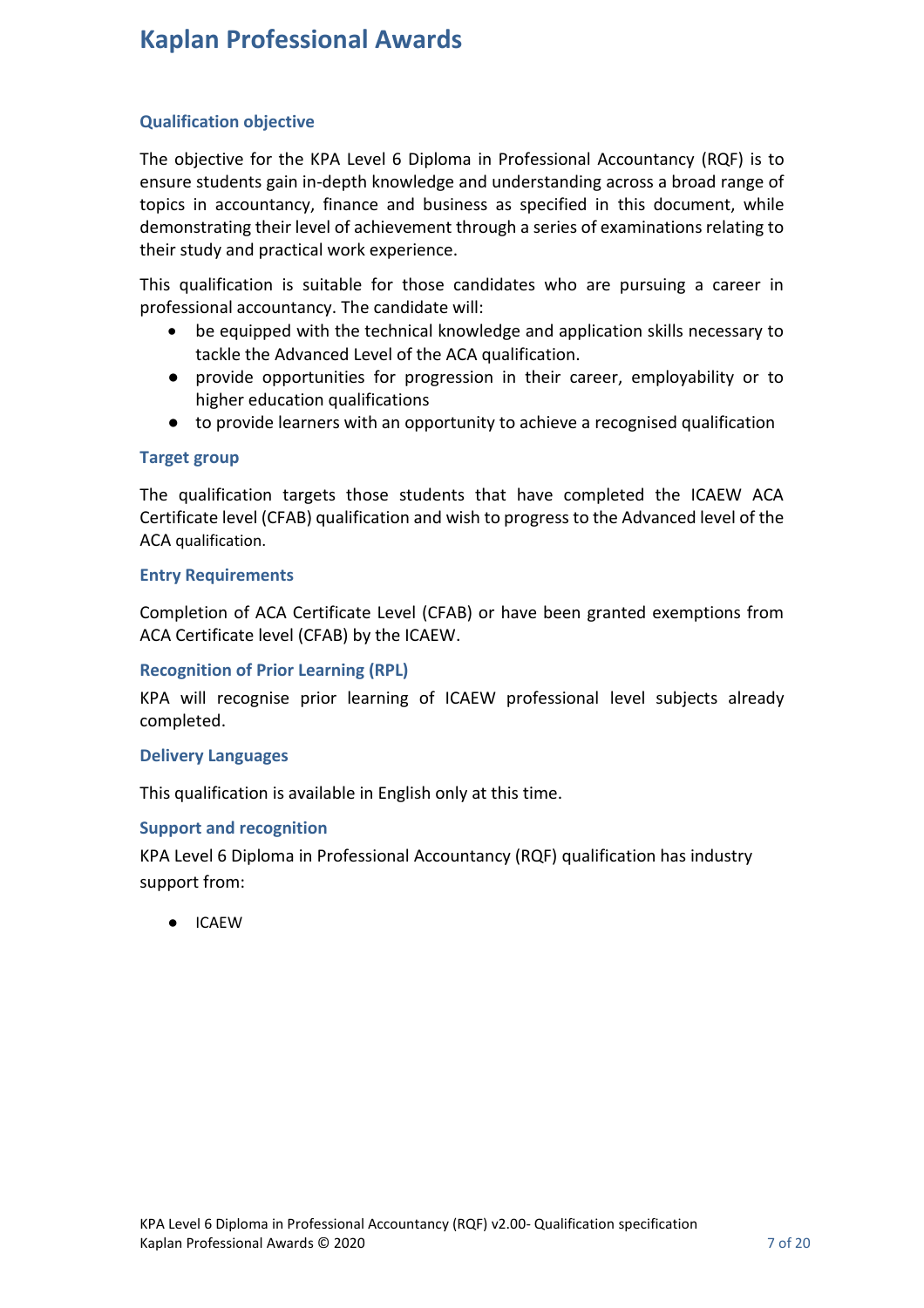### <span id="page-7-0"></span>**3. Structure and Content**

The total qualification time for this qualification is 727 hours which includes 711.5 hours of guided learning and 15.5 hours for assessment. This qualification is composed of six units. The individual must successfully complete all required assessments to obtain the qualification certification.

The Qualification consists of the following six mandatory Units:

| <b>Qualification Structure</b>           | <b>Number of mandatory units</b> |       |            |  |  |
|------------------------------------------|----------------------------------|-------|------------|--|--|
| Module/Unit title                        | Assessment method                | Level | <b>GLH</b> |  |  |
| Financial Accounting and Reporting: IFRS | 3hr CBE*                         | 6     | 147        |  |  |
| <b>Audit and Assurance</b>               | 2.5 hr CBE                       | 6     | 86.5       |  |  |
| <b>Financial Management</b>              | 2.5 hr CBE                       | 6     | 110.5      |  |  |
| <b>Business Strategy and Technology</b>  | 2.5 hr CBE                       | 6     | 86.5       |  |  |
| <b>Tax Compliance</b>                    | 2.5 hr CBE                       | 6     | 134.5      |  |  |
| <b>Business Planning: Taxation</b>       | 2.5 hr CBE                       | 6     | 146.5      |  |  |

\*CBE – Computer based exam

- Each examination has a pass mark of 55%.
- Students can attempt the modules in any order with one exception. Students will need to complete Tax Compliance prior to or alongside completing Business Planning: Taxation.
- Students will be permitted a maximum of four attempts at each unit.

#### <span id="page-7-1"></span>**Open Book Policy**

Students are permitted to take certain publications with them into their exam. Please look at the additional guidance document regarding permitted text and acceptable annotations, which is available on our [KPA Level 6 Diploma in Professional](https://kaplanpa.co.uk/qualifications/accounting-finance/level-6/kpa-level-6-diploma-in-professional-accountancy)  Accountancy - [Open Book policy](https://kaplanpa.co.uk/qualifications/accounting-finance/level-6/kpa-level-6-diploma-in-professional-accountancy)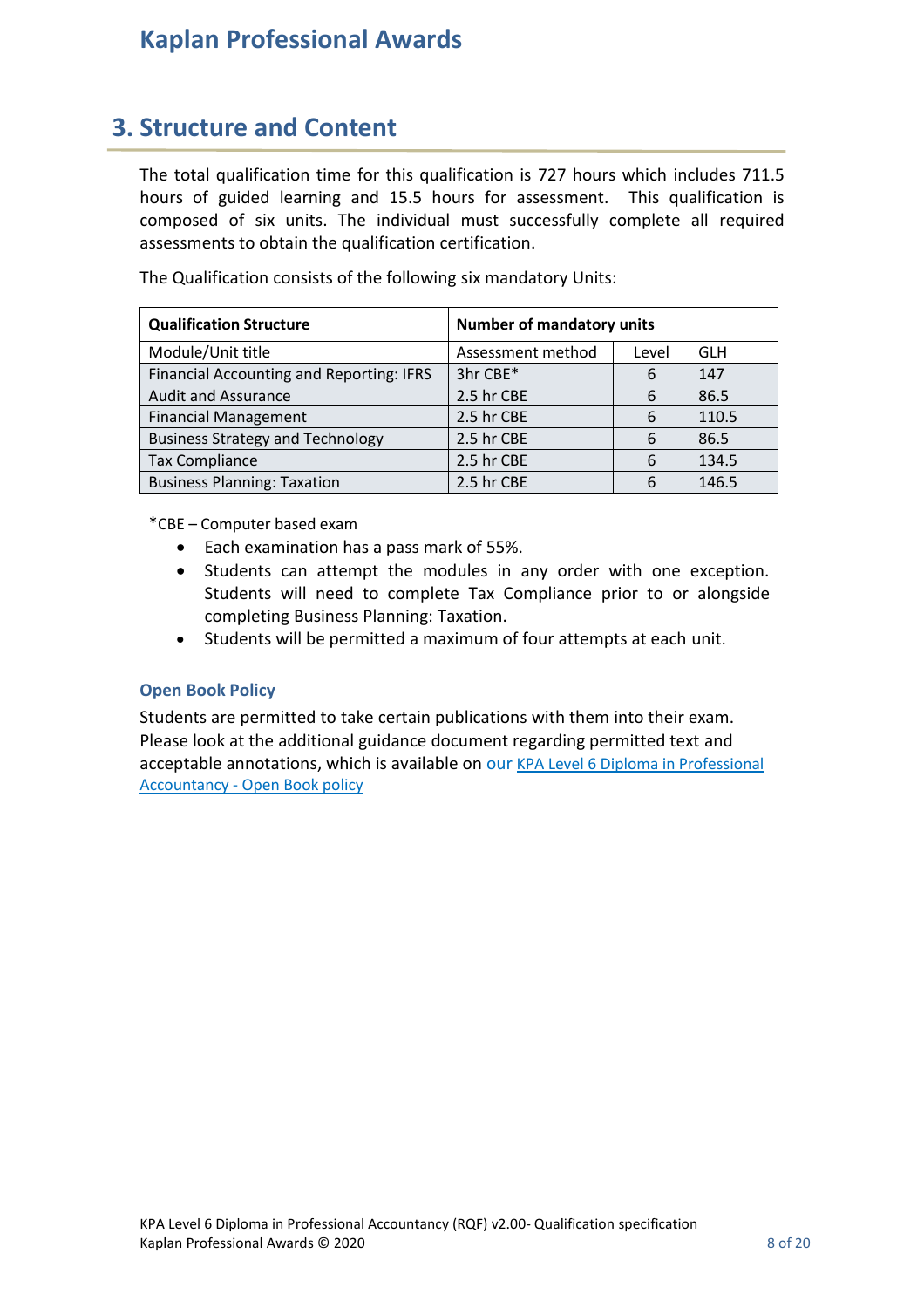#### <span id="page-8-0"></span>**Offering the Qualification**

This qualification is only available through KPA recognised centres. If you would like to find out more about either becoming a recognised centre or working in partnership with a recognised centre please access the 'Become a KPA Recognised Centre' tab under the 'Training centres' area of the website: [kaplan-professional](http://www.kaplan-professional-awards.kaplan.co.uk/)[awards.kaplan.co.uk,](http://www.kaplan-professional-awards.kaplan.co.uk/) or contact KPA via phone on 0207 645 8912 or email at [kpaenquiries@kaplan.co.uk](mailto:kpaenquiries@kaplan.co.uk)

#### <span id="page-8-1"></span>**Becoming an approved KPA centre**

To become an approved KPA centre you will be required to meet both general and specific requirements to ensure the standard and quality of the qualification delivery is maintained year on year.

All approved centres will be subject to KPA's ongoing quality assurance processes including centre visits which will focus on the internal quality assurance process, management of the qualification delivery and the service provided to the student.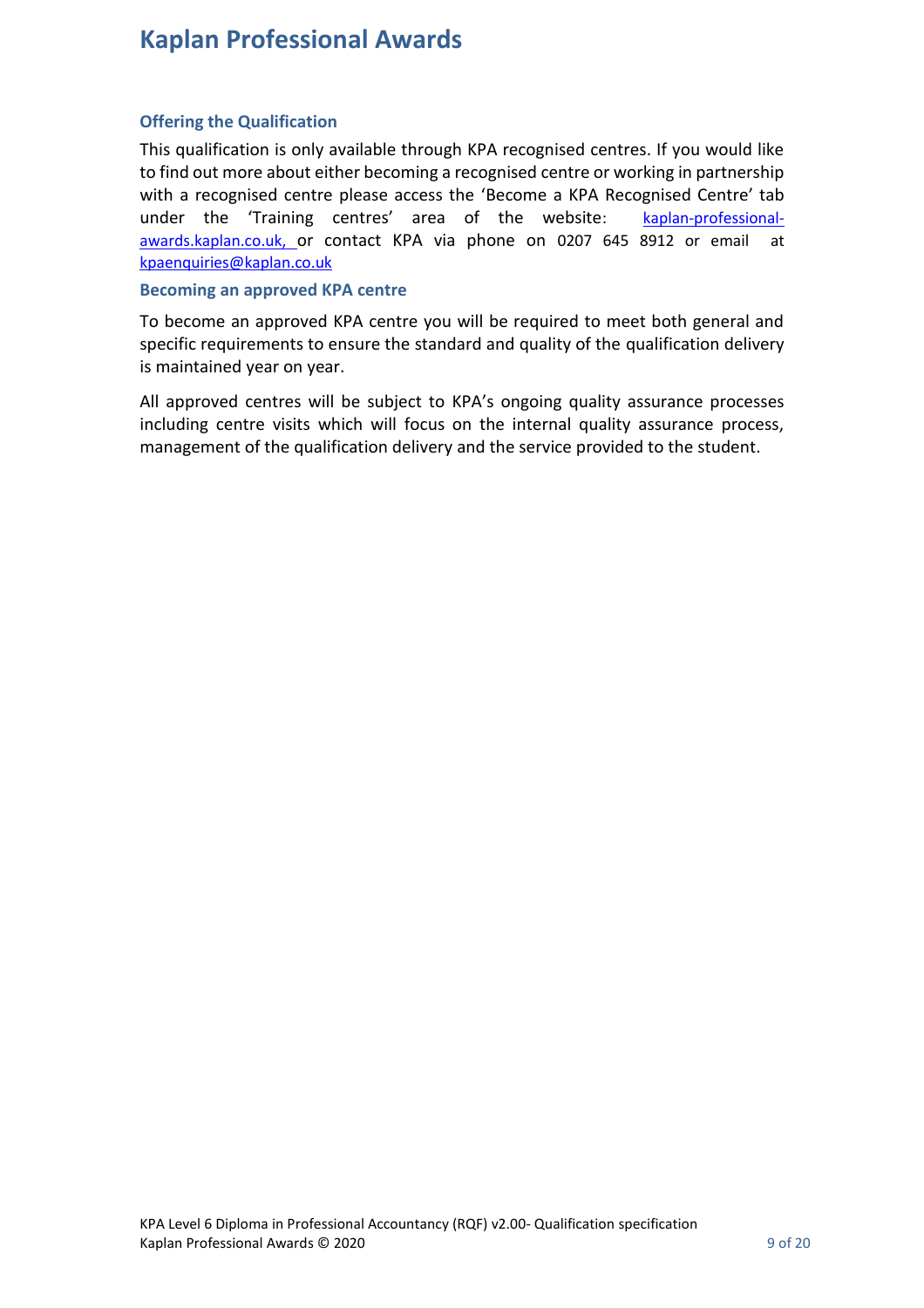### <span id="page-9-0"></span>**4. Units**

#### <span id="page-9-1"></span>**How the qualification works**

This qualification is made up of unit(s) representing a small block of learning focusing on a particular topic or area of study relevant to the qualification.

#### **Each unit includes a:**

- 1. Level which indicates the unit difficulty
- 2. Credit value the number of credits awarded to a learner for the successful achievement of the unit's learning outcomes
- 3. Total Qualification Time (TQT) the total amount of time a typical learner would take to complete the different activities to demonstrate achievement of the learning outcomes of a whole qualification. TQT includes guided learning hours (GLH) plus tutor directed unsupervised learning and assessment activities.
- 4. Learning outcome statement of our expectations of the learner and what the learner can expect to know, understand or do as a result of a process of learning. Each learning outcome is linked to a number of assessment criteria.
- 5. Assessment criteria descriptions of the requirements a learner is expected to meet to demonstrate that a learning outcome has been achieved
- 6. Indicative content the scope of knowledge required in order to fulfil the assessment requirements and achieve the learning outcome; it also outlines the technical components of the programme.

#### **Understanding learning outcomes**

There are two main types of learning outcome:

- skills that can be performed
- knowledge that can be learned

It's possible that they can cover a combination of the two.

#### **Competence/Skills based learning outcomes:**

● Linked to a practical skill that can demonstrate competence and/or performance of a specific activity or skill.

#### **Knowledge based learning outcomes:**

● Reflects evidence that can be recorded in ways other than observation.

#### **Achievement at level 6**

Reflects the ability to refine and use relevant understanding, methods and skills to address complex problems that have limited definition. It includes taking responsibility for planning and developing courses of action that are able to underpin substantial change or development, as well as exercising broad autonomy and judgement. It also reflects an understanding of different perspectives, approaches or schools of thought and the theories that underpin them.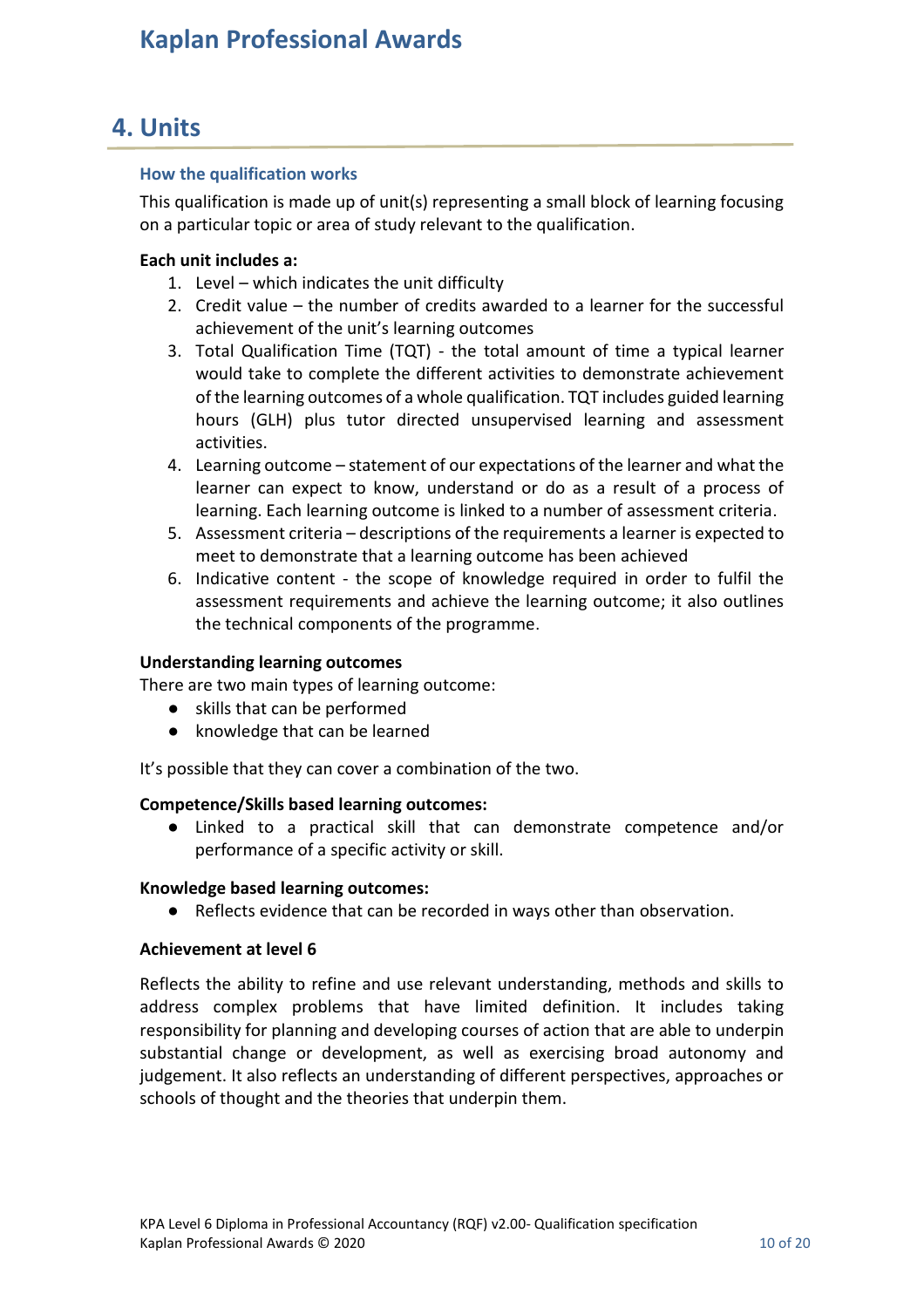<span id="page-10-0"></span>

| <b>Unit number 1</b>                                           | <b>Financial Accounting and Reporting: IFRS</b>                                                                                                                                                                                                                                                                                                                                                                     |                          |                                                                                                                                                                                                                                                                                   |
|----------------------------------------------------------------|---------------------------------------------------------------------------------------------------------------------------------------------------------------------------------------------------------------------------------------------------------------------------------------------------------------------------------------------------------------------------------------------------------------------|--------------------------|-----------------------------------------------------------------------------------------------------------------------------------------------------------------------------------------------------------------------------------------------------------------------------------|
| Level                                                          | 6                                                                                                                                                                                                                                                                                                                                                                                                                   | Code                     | PA01/FRS                                                                                                                                                                                                                                                                          |
| <b>GLH</b>                                                     | 147                                                                                                                                                                                                                                                                                                                                                                                                                 |                          |                                                                                                                                                                                                                                                                                   |
|                                                                |                                                                                                                                                                                                                                                                                                                                                                                                                     |                          |                                                                                                                                                                                                                                                                                   |
| Unit description                                               | To enable students to prepare complete single entity and<br>consolidated financial statements, and extracts from those<br>financial statements, covering a wide range of International<br>Financial Reporting Standards (IFRS).<br>Students will also be required to explain accounting and<br>reporting concepts and ethical issues, and the application of<br>IFRS to specified single entity or group scenarios. |                          |                                                                                                                                                                                                                                                                                   |
| Learning outcome                                               |                                                                                                                                                                                                                                                                                                                                                                                                                     | Assessment criteria      |                                                                                                                                                                                                                                                                                   |
| The learner will:                                              |                                                                                                                                                                                                                                                                                                                                                                                                                     | The learner can:         |                                                                                                                                                                                                                                                                                   |
| 1. Understand accounting and reporting<br>concepts and ethics. |                                                                                                                                                                                                                                                                                                                                                                                                                     | statements.<br>Standards | 1.1 Explain the contribution of financial<br>1.2 Explain the inherent limitations of<br>financial statements.<br>1.3 Apply the International Accounting<br>Board's<br>conceptual<br>framework for financial reporting.<br>1.4 Identify and explain key ethical issues.            |
| 2. Be able to prepare single entity financial<br>statements.   |                                                                                                                                                                                                                                                                                                                                                                                                                     |                          | 2.1 Prepare financial statements from<br>accounting data for single entities in<br>conformity with IFRS requirements.<br>2.2 Explain the application of IFRS to<br>specified single entity scenarios.                                                                             |
| 3. Be able to pre consolidated financial<br>statements.        |                                                                                                                                                                                                                                                                                                                                                                                                                     | entities<br>3.2 Prepare  | 3.1 Identify the circumstances in which<br>required<br>to<br>present<br>are<br>consolidated financial statements.<br>single<br>entity<br>financial<br>statements in conformity with IFRS<br>requirements.<br>3.3 Explain the application of IFRS to<br>specified group scenarios. |
| Assessment method                                              | long. The exam contains four written test questions.                                                                                                                                                                                                                                                                                                                                                                |                          | The Financial Accounting and Reporting: IFRS exam is 3 hours                                                                                                                                                                                                                      |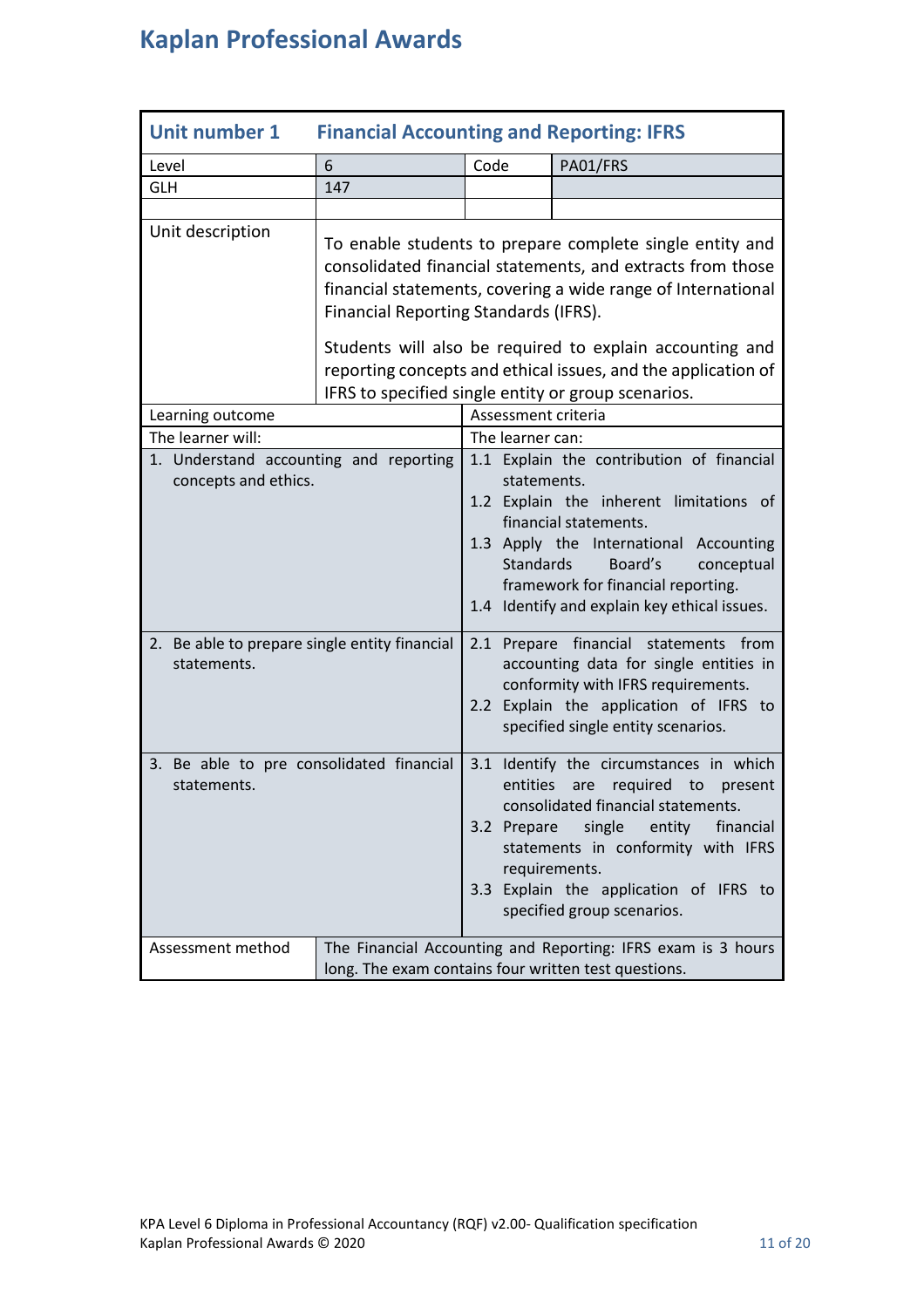<span id="page-11-0"></span>

| <b>Unit number 2</b>                                                                              | <b>Audit and Assurance</b>                       |                                         |                                                                                                                                                                                                                                                                                                                                                                                                                                                                                                                                |
|---------------------------------------------------------------------------------------------------|--------------------------------------------------|-----------------------------------------|--------------------------------------------------------------------------------------------------------------------------------------------------------------------------------------------------------------------------------------------------------------------------------------------------------------------------------------------------------------------------------------------------------------------------------------------------------------------------------------------------------------------------------|
| Level                                                                                             | 6                                                | Code                                    | PA02/AA                                                                                                                                                                                                                                                                                                                                                                                                                                                                                                                        |
| <b>GLH</b>                                                                                        | 86.5                                             |                                         |                                                                                                                                                                                                                                                                                                                                                                                                                                                                                                                                |
|                                                                                                   |                                                  |                                         |                                                                                                                                                                                                                                                                                                                                                                                                                                                                                                                                |
| Unit description                                                                                  | and reporting                                    |                                         | To develop students' understanding of the critical aspects of<br>managing an assurance engagement (including audit<br>engagements): acceptance, planning, managing, concluding                                                                                                                                                                                                                                                                                                                                                 |
| Learning outcome                                                                                  |                                                  | Assessment criteria                     |                                                                                                                                                                                                                                                                                                                                                                                                                                                                                                                                |
| The learner will:                                                                                 |                                                  | The learner can:                        |                                                                                                                                                                                                                                                                                                                                                                                                                                                                                                                                |
| 1. Understand<br>the<br>professional<br>accepting and managing engagements<br>and current issues. | legal<br>other<br>and<br>regulations,<br>ethics, | 1.3 Explain                             | 1.1 Advise on the regulatory, professional<br>and ethical issues relevant to those<br>accepting, managing and carrying out<br>assurance engagements.<br>1.2 Describe the processes involved in<br>accepting and managing assurance<br>engagements.<br>how<br>quality<br>assurance<br>processes mitigate the risks to those<br>conducting the engagement.                                                                                                                                                                       |
| 2. Be able to plan assurance engagements.                                                         |                                                  | 2.1 Explain<br>2.3 Assess the<br>stage. | the<br>importance<br>of<br>understanding a client's business when<br>planning an engagement.<br>2.2 Assess business risks arising from a<br>given set of business processes and<br>compliance.<br>impact of<br>risk<br>and<br>materiality on an engagement plan.<br>2.4 Discuss the benefits and limitations of<br>analytical procedures at the planning<br>2.5 Discuss an approach appropriate for<br>engaging with a specified organisation.<br>2.6 Outline aspects of statutory law and<br>regulation relevant to auditing. |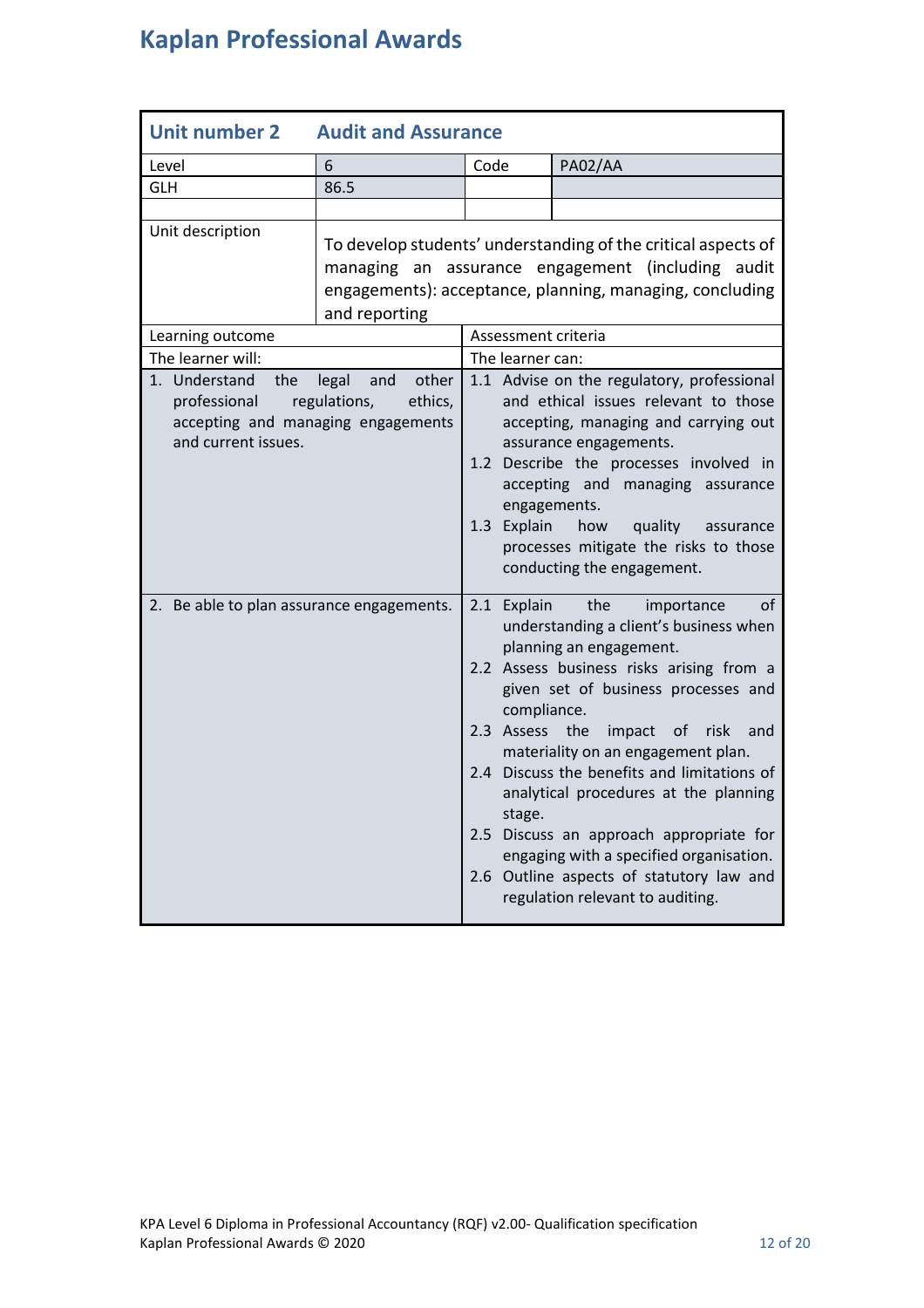| 3. Be able to conclude and report on an<br>assurance engagements in accordance<br>with the terms of engagement and<br>appropriate standards. |            | 3.1 Evaluate the results and conclusions<br>obtained from assurance procedures<br>including analytical procedures and<br>data analytics where appropriate.<br>3.2 Assess an organisations assurance<br>report, recommending actions relevant<br>to the needs and nature of the<br>organisation reported on.<br>3.3 Discuss the reporting procedure to<br>meet governance and legislation<br>requirements.<br>3.4 Recommend elements required in an<br>auditor's report, in accordance with<br>IFRS standards. |
|----------------------------------------------------------------------------------------------------------------------------------------------|------------|---------------------------------------------------------------------------------------------------------------------------------------------------------------------------------------------------------------------------------------------------------------------------------------------------------------------------------------------------------------------------------------------------------------------------------------------------------------------------------------------------------------|
| Assessment method                                                                                                                            | questions. | The Audit and Assurance module exam is 2.5 hours long. The<br>exam will consist of six short-form questions and three longer                                                                                                                                                                                                                                                                                                                                                                                  |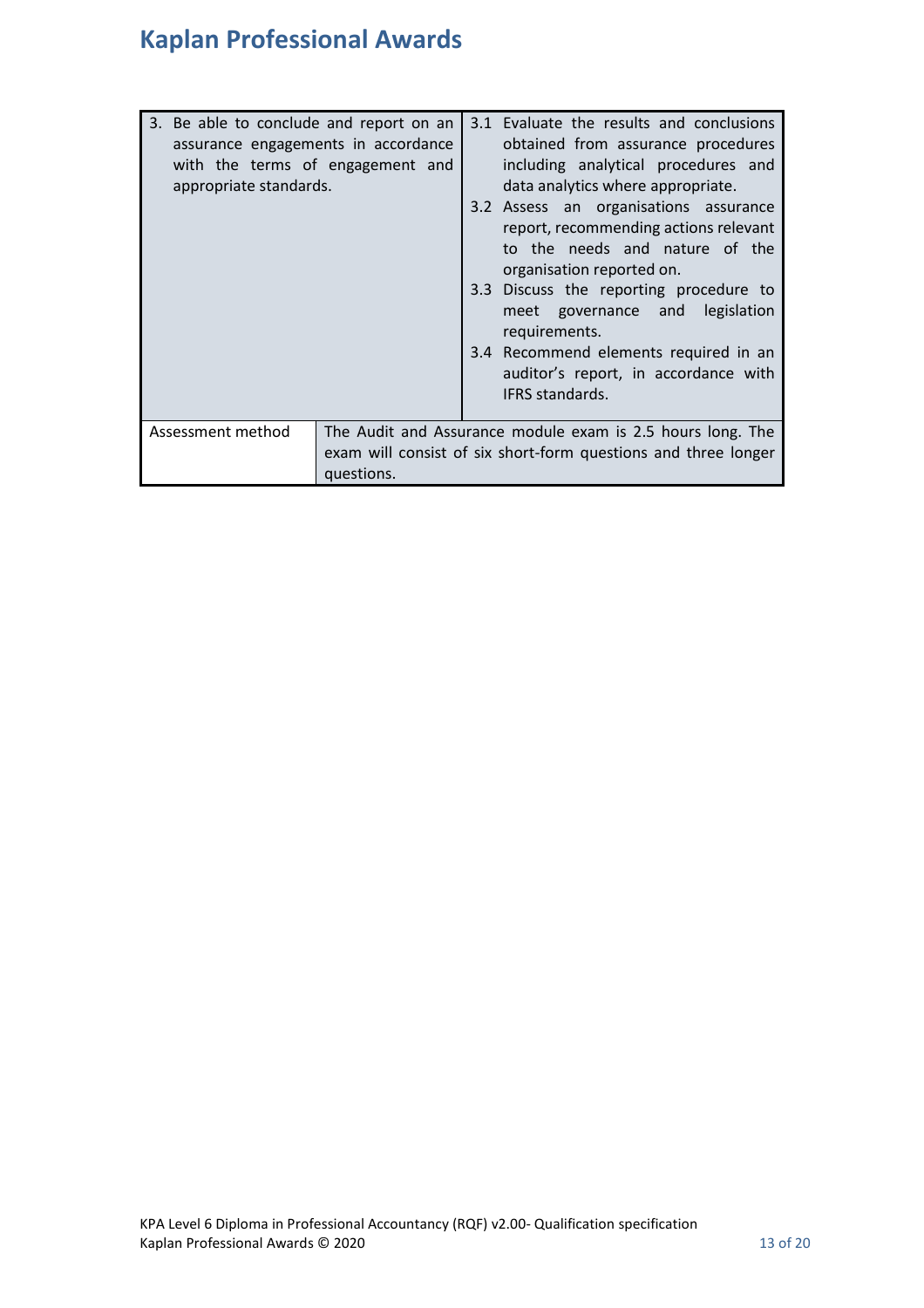<span id="page-13-0"></span>

| <b>Unit number 3</b>                                      | <b>Financial Management</b>       |                             |                                                                                                                                                                                                                                                                          |
|-----------------------------------------------------------|-----------------------------------|-----------------------------|--------------------------------------------------------------------------------------------------------------------------------------------------------------------------------------------------------------------------------------------------------------------------|
| Level                                                     | 6                                 | Code                        | AF03/FM                                                                                                                                                                                                                                                                  |
| <b>GLH</b>                                                | 110.5                             |                             |                                                                                                                                                                                                                                                                          |
|                                                           |                                   |                             |                                                                                                                                                                                                                                                                          |
| Unit description                                          | appropriate investment decisions. |                             | To enable students to recommend relevant options for financing<br>a business, recognise and manage financial risks and make                                                                                                                                              |
| Learning outcome                                          |                                   | Assessment criteria         |                                                                                                                                                                                                                                                                          |
| The learner will:                                         |                                   | The learner can:            |                                                                                                                                                                                                                                                                          |
| 1. Understand financing options.                          |                                   | 1.1 Identify<br>businesses. | of<br>capital<br>requirements<br>1.2 Assess financing options.                                                                                                                                                                                                           |
| 2. Be able to manage financial risk.                      |                                   | those risks.                | 2.1 Identify the main price and overseas<br>trading risks facing a business.<br>2.2 Explain principal methods of managing                                                                                                                                                |
| 3. Be able to make investment decisions<br>and valuation. |                                   | businesses.                 | 3.1 Apply investment appraisal techniques<br>to a given situation.<br>3.2 Calculate the value of shares<br>and                                                                                                                                                           |
| Assessment method                                         | as discrete or integrated topics. |                             | The Financial Management module exam is 2.5 hours long. The<br>exam consists of three questions. Managing financial risk will be<br>assessed as a discrete topic. The other two questions will assess<br>financing options and investment decisions and valuation either |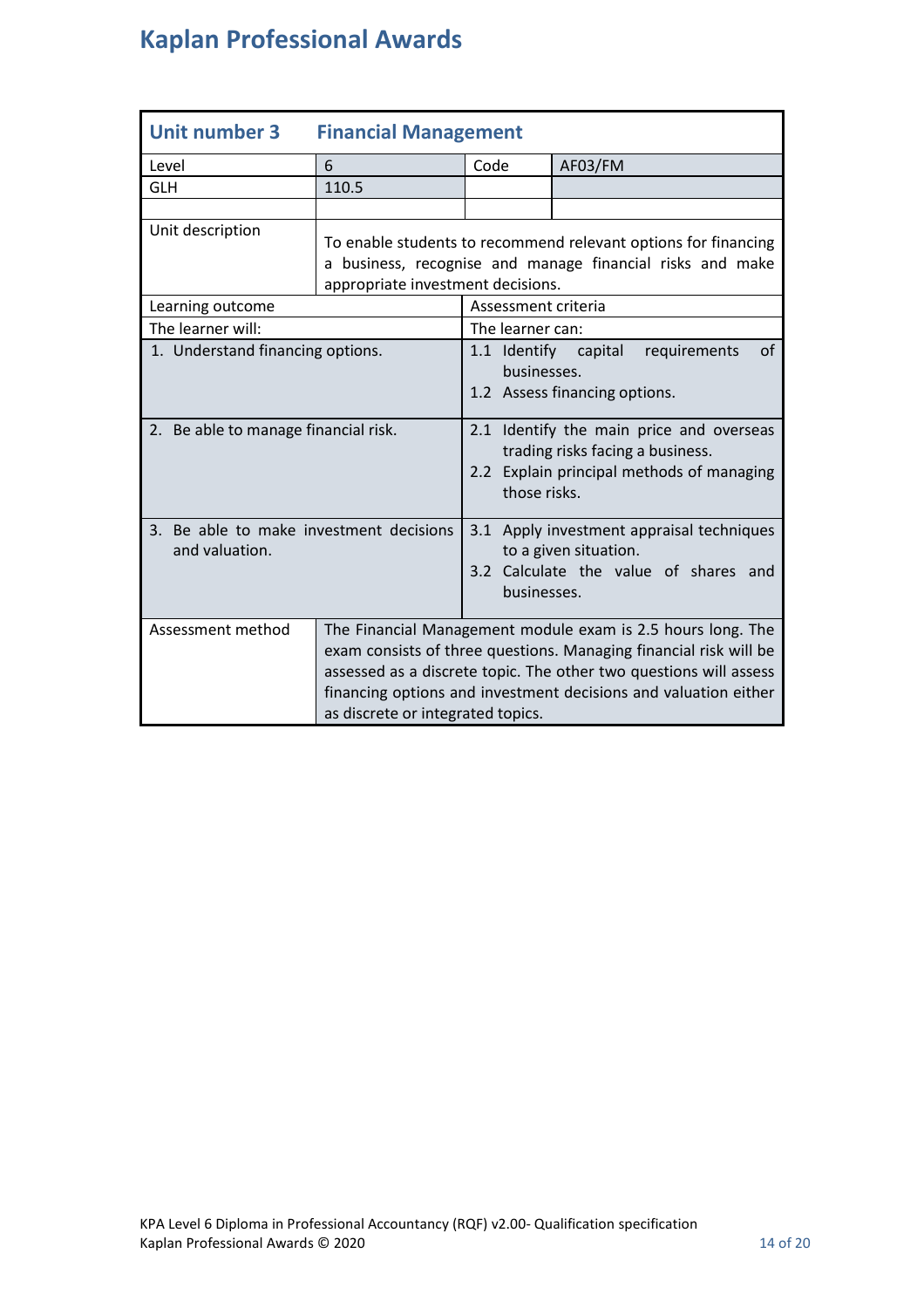<span id="page-14-0"></span>

| <b>Unit number 4</b>                                              | <b>Business Strategy and Technology</b>                                                                                                                                                                                                                        |                     |                                                                                                                                                                                                                                          |
|-------------------------------------------------------------------|----------------------------------------------------------------------------------------------------------------------------------------------------------------------------------------------------------------------------------------------------------------|---------------------|------------------------------------------------------------------------------------------------------------------------------------------------------------------------------------------------------------------------------------------|
| Level                                                             | 6                                                                                                                                                                                                                                                              | Code                | PA04/BST                                                                                                                                                                                                                                 |
| <b>GLH</b>                                                        | 86.5                                                                                                                                                                                                                                                           |                     |                                                                                                                                                                                                                                          |
|                                                                   |                                                                                                                                                                                                                                                                |                     |                                                                                                                                                                                                                                          |
| Unit description                                                  | ethical implications.                                                                                                                                                                                                                                          |                     | To provide students with an understanding of how an<br>organisation develops and implements strategy, including any                                                                                                                      |
| Learning outcome                                                  |                                                                                                                                                                                                                                                                | Assessment criteria |                                                                                                                                                                                                                                          |
| The learner will:                                                 |                                                                                                                                                                                                                                                                | The learner can:    |                                                                                                                                                                                                                                          |
| 1. Be able to conduct a strategic analysis of<br>an organisation. |                                                                                                                                                                                                                                                                | 1.1 Analyse the     | of<br>consequences<br>an<br>organisation's<br>current<br>strategic<br>direction, including:<br>Objectives<br>Market position<br>Technological developments.                                                                              |
| 2. Understand the impact of making a<br>strategic choice.         |                                                                                                                                                                                                                                                                | strategic           | 2.1 Evaluate the likely consequences of<br>choices<br>and<br>technology<br>developments.<br>2.2 Recommend strategies that meet the<br>objectives of an organisation.                                                                     |
| 3. Be able to implement and monitor<br>strategic decisions.       |                                                                                                                                                                                                                                                                |                     | 3.1 Recommend appropriate methods an<br>organisation can use to implement and<br>monitor strategies, including responses<br>to technology developments.<br>3.2 Explain how data is used to measure<br>and monitor strategic performance. |
| Assessment method                                                 | The Business Strategy and Technology module exam is 2.5 hours<br>long. The exam will consist of three scenario-based questions,<br>covering a range of different industries and types of organisation.<br>Each question will cover one or more syllabus areas. |                     |                                                                                                                                                                                                                                          |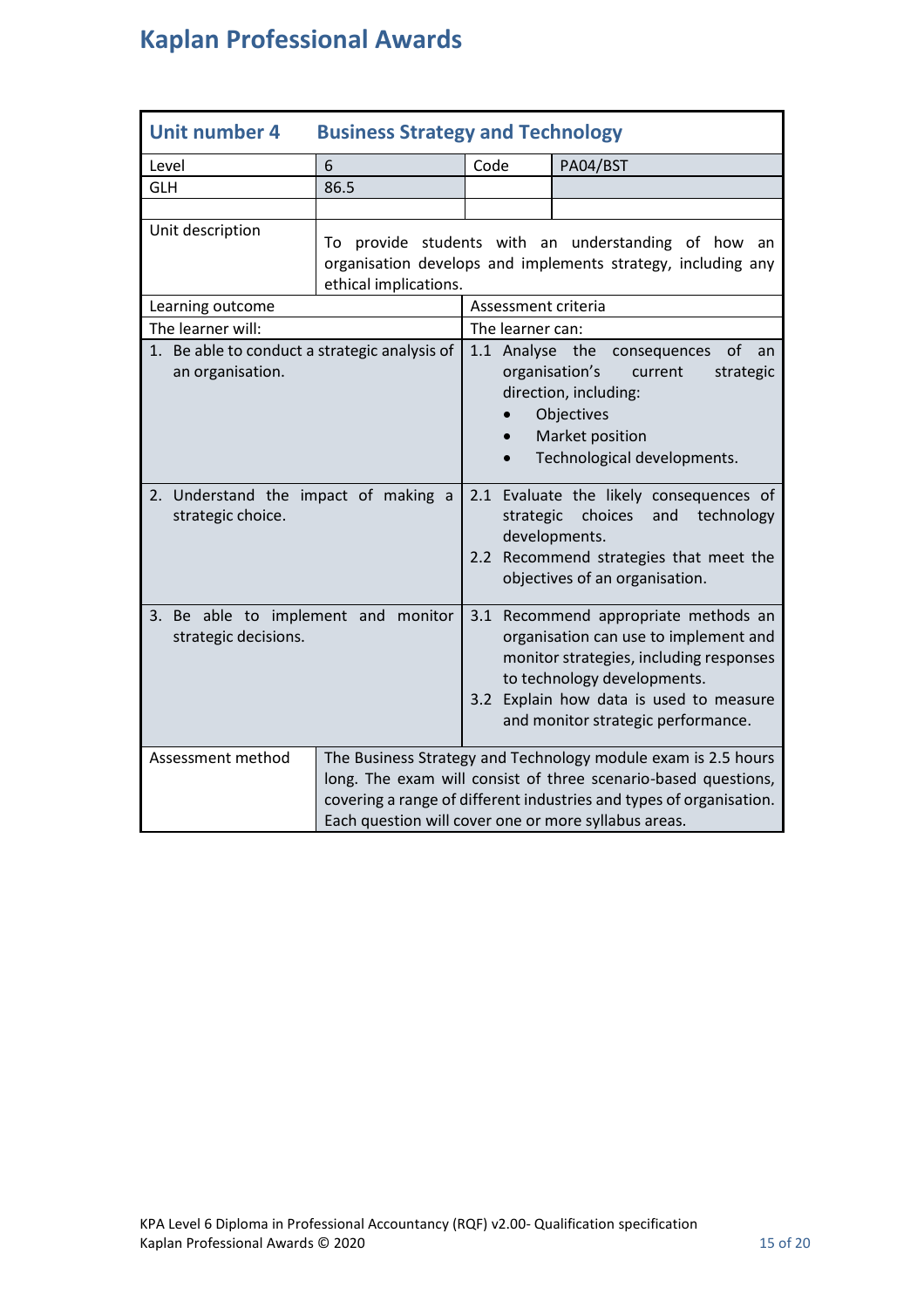<span id="page-15-0"></span>

| <b>Unit number 5</b><br><b>Tax Compliance</b>                                               |                                                                                                                                                                                                                    |                     |          |                                                                                                                                                                                                                                                                                                            |
|---------------------------------------------------------------------------------------------|--------------------------------------------------------------------------------------------------------------------------------------------------------------------------------------------------------------------|---------------------|----------|------------------------------------------------------------------------------------------------------------------------------------------------------------------------------------------------------------------------------------------------------------------------------------------------------------|
| Level                                                                                       | 6                                                                                                                                                                                                                  | Code                |          | AF05/TC                                                                                                                                                                                                                                                                                                    |
| <b>GLH</b>                                                                                  | 134.5                                                                                                                                                                                                              |                     |          |                                                                                                                                                                                                                                                                                                            |
|                                                                                             |                                                                                                                                                                                                                    |                     |          |                                                                                                                                                                                                                                                                                                            |
| Unit description                                                                            | To enable students to prepare straightforward tax computations<br>for individuals and companies; understand the tax implications of<br>a course of action; and explain potential tax treatments of<br>transactions |                     |          |                                                                                                                                                                                                                                                                                                            |
| Learning outcome                                                                            |                                                                                                                                                                                                                    | Assessment criteria |          |                                                                                                                                                                                                                                                                                                            |
| The learner will:                                                                           |                                                                                                                                                                                                                    | The learner can:    |          |                                                                                                                                                                                                                                                                                                            |
| 1. Understand the ethical implications and<br>legal regulations surrounding UK tax<br>laws. |                                                                                                                                                                                                                    |                     |          | 1.1 Recognise ethical issues arising in the<br>course of performing tax work.<br>1.2 Identify the obligations that the UK tax<br>system imposes on taxpayers.<br>1.3 Outline the implications for<br>non-<br>compliant taxpayers.                                                                          |
| 2. Understand<br>calculated.                                                                | how indirect taxes are                                                                                                                                                                                             |                     |          | 2.1 Calculate the amount of VAT owed by<br>or owed to businesses.<br>2.2 Calculate the amount of stamp taxes<br>due in straightforward transactions.<br>2.3 State when VAT and stamp taxes are<br>reported and paid.                                                                                       |
| 3. Be able to prepare capital gains tax and<br>inheritance tax returns.                     |                                                                                                                                                                                                                    | 3.3 State           | paid.    | 3.1 Calculate the capital gains tax payable<br>by individuals.<br>3.2 Calculate the amounts of inheritance<br>tax due on lifetime transfers and<br>transfers on death by individuals,<br>personal representatives and trustees.<br>when<br>capital<br>gains<br>and<br>inheritance tax must be reported and |
| 4. Be able to prepare corporation tax<br>returns.                                           |                                                                                                                                                                                                                    |                     |          | 4.1 Calculate the corporation tax liabilities<br>of companies.<br>4.2 State when these liabilities must be<br>reported and paid.                                                                                                                                                                           |
| 5. Understand how income tax and NIC's<br>are calculated                                    |                                                                                                                                                                                                                    |                     | reported | 5.1 calculate the amounts of income tax<br>owed by or owed to individuals<br>5.2 calculate the amounts of national<br>insurance payable by employers, the<br>self-employed and employees<br>5.3 state when these amounts must be                                                                           |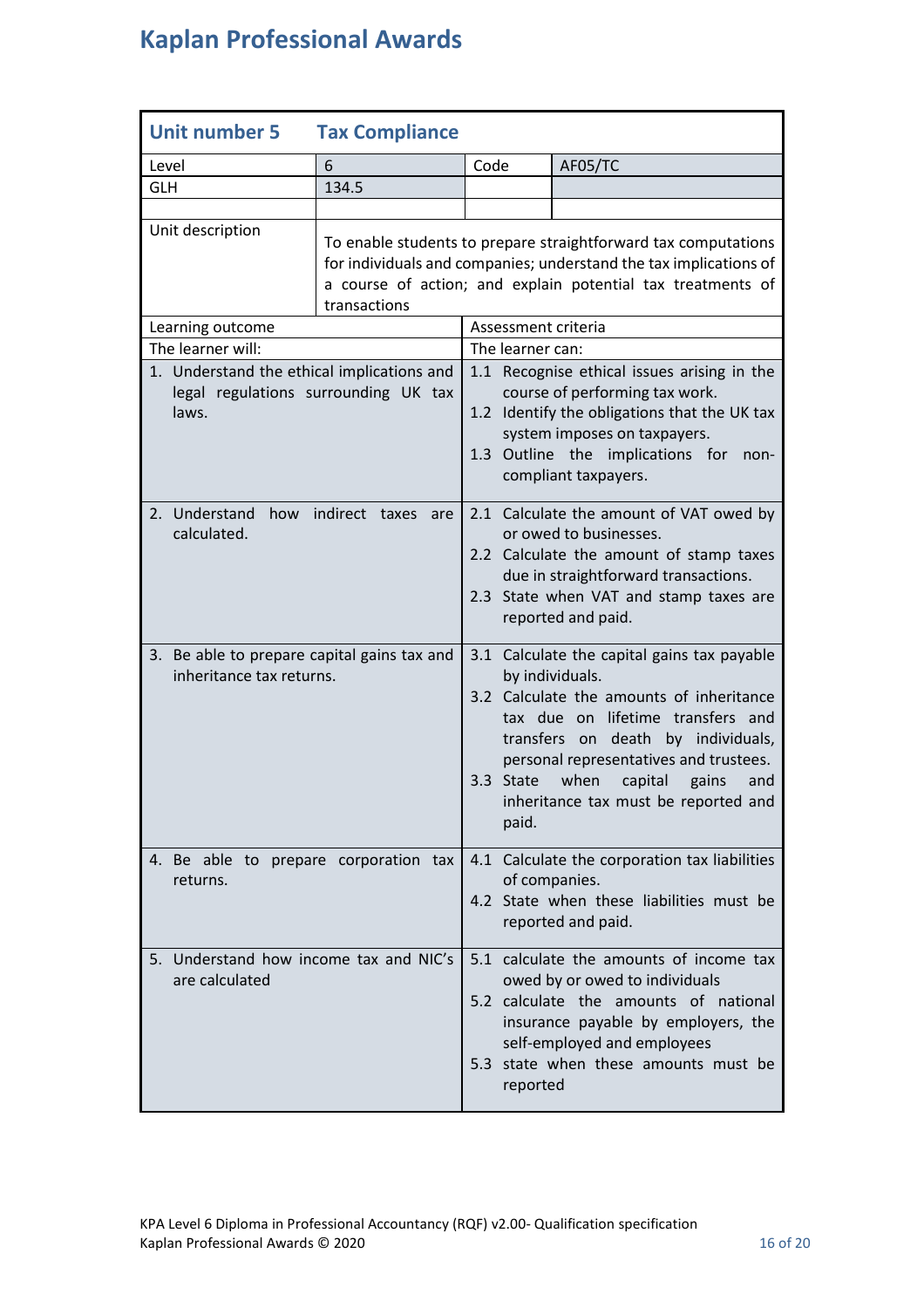| Assessment method             | The Tax Compliance module exam is 2.5 hours long. The exam will<br>consist of five questions. The exam will test each of the taxes on<br>the syllabus as a discrete topic. In the exam, students will<br>generally be expected to assume that any beneficial election,<br>claim or deduction has been made, unless otherwise directed in<br>the exam. |
|-------------------------------|-------------------------------------------------------------------------------------------------------------------------------------------------------------------------------------------------------------------------------------------------------------------------------------------------------------------------------------------------------|
| Taxes covered in this<br>unit | Capital gains tax<br>Corporation tax<br>Income tax<br>Inheritance tax<br>National insurance<br>Stamp taxes<br>VAT                                                                                                                                                                                                                                     |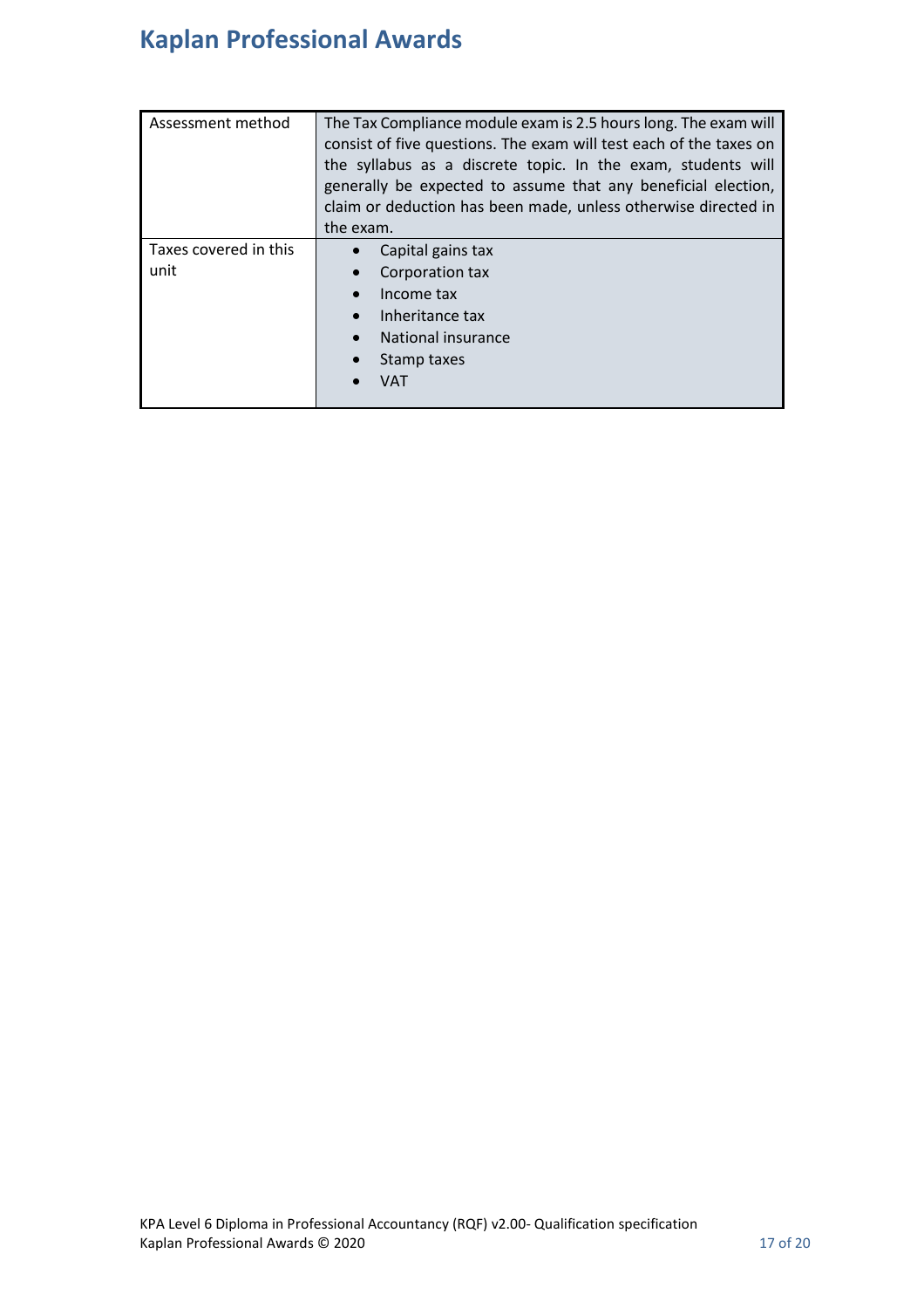<span id="page-17-0"></span>

| <b>Unit number 6</b><br><b>Business Planning: Taxation</b>                                      |                                                                                                                                                                                                                                                             |                                                                                                                                                                                                                                                                                                                                                                                                                     |          |
|-------------------------------------------------------------------------------------------------|-------------------------------------------------------------------------------------------------------------------------------------------------------------------------------------------------------------------------------------------------------------|---------------------------------------------------------------------------------------------------------------------------------------------------------------------------------------------------------------------------------------------------------------------------------------------------------------------------------------------------------------------------------------------------------------------|----------|
| Level                                                                                           | 6                                                                                                                                                                                                                                                           | Code                                                                                                                                                                                                                                                                                                                                                                                                                | AF06/BST |
| <b>GLH</b>                                                                                      | 146.5                                                                                                                                                                                                                                                       |                                                                                                                                                                                                                                                                                                                                                                                                                     |          |
|                                                                                                 |                                                                                                                                                                                                                                                             |                                                                                                                                                                                                                                                                                                                                                                                                                     |          |
| Unit description                                                                                | To enable students to apply technical knowledge and professional<br>skills to identify and resolve taxation issues that arise in the<br>context of preparing tax computations and to advise on tax-<br>efficient strategies for businesses and individuals. |                                                                                                                                                                                                                                                                                                                                                                                                                     |          |
| Learning outcome                                                                                |                                                                                                                                                                                                                                                             | Assessment criteria                                                                                                                                                                                                                                                                                                                                                                                                 |          |
| The learner will:                                                                               |                                                                                                                                                                                                                                                             | The learner can:                                                                                                                                                                                                                                                                                                                                                                                                    |          |
| 1. Be able to distinguish between the<br>different types of advanced taxation.                  |                                                                                                                                                                                                                                                             | 1.1 Analyse the consequences of tax<br>calculations<br>for<br>individuals<br>and<br>companies.<br>1.2 Evaluate the interaction of taxes in<br>given scenarios.<br>1.3 Explain the benefits to individuals and<br>companies<br>adhering<br>on<br>to<br>tax<br>regulations.                                                                                                                                           |          |
| 2. Understand various approaches to 'tax<br>planning'.                                          |                                                                                                                                                                                                                                                             | 2.1 Discuss alternative tax treatments to<br>defer or minimise tax liabilities.<br>2.2 Describe the interaction of taxes, in<br>given scenarios.<br>2.3 Distinguish between tax evasion and<br>tax avoidance.                                                                                                                                                                                                       |          |
| 3. Understand the ethical implications and<br>legal regulations in given taxation<br>scenarios. |                                                                                                                                                                                                                                                             | 3.1 Recognise and explain the ethical and<br>legal<br>arising<br>issues<br>in<br>taxation<br>scenarios.<br>3.2 Describe<br>the<br>five<br>fundamental<br>principles and guidance in the IESBA<br><b>ICAEW</b><br>codes,<br>including the<br>and<br>Professional Conduct in Relation to<br>Taxation (PCRT).<br>3.3 Justify, using given scenarios, different<br>types of sanctions available for non-<br>compliance. |          |
| Assessment method                                                                               | The Business Planning: Taxation module exam is 2.5 hours long.<br>The exam will<br>contain questions requiring the use of<br>communication, judgement and evaluation skills as well as an<br>ability to understand the interaction of different taxes.      |                                                                                                                                                                                                                                                                                                                                                                                                                     |          |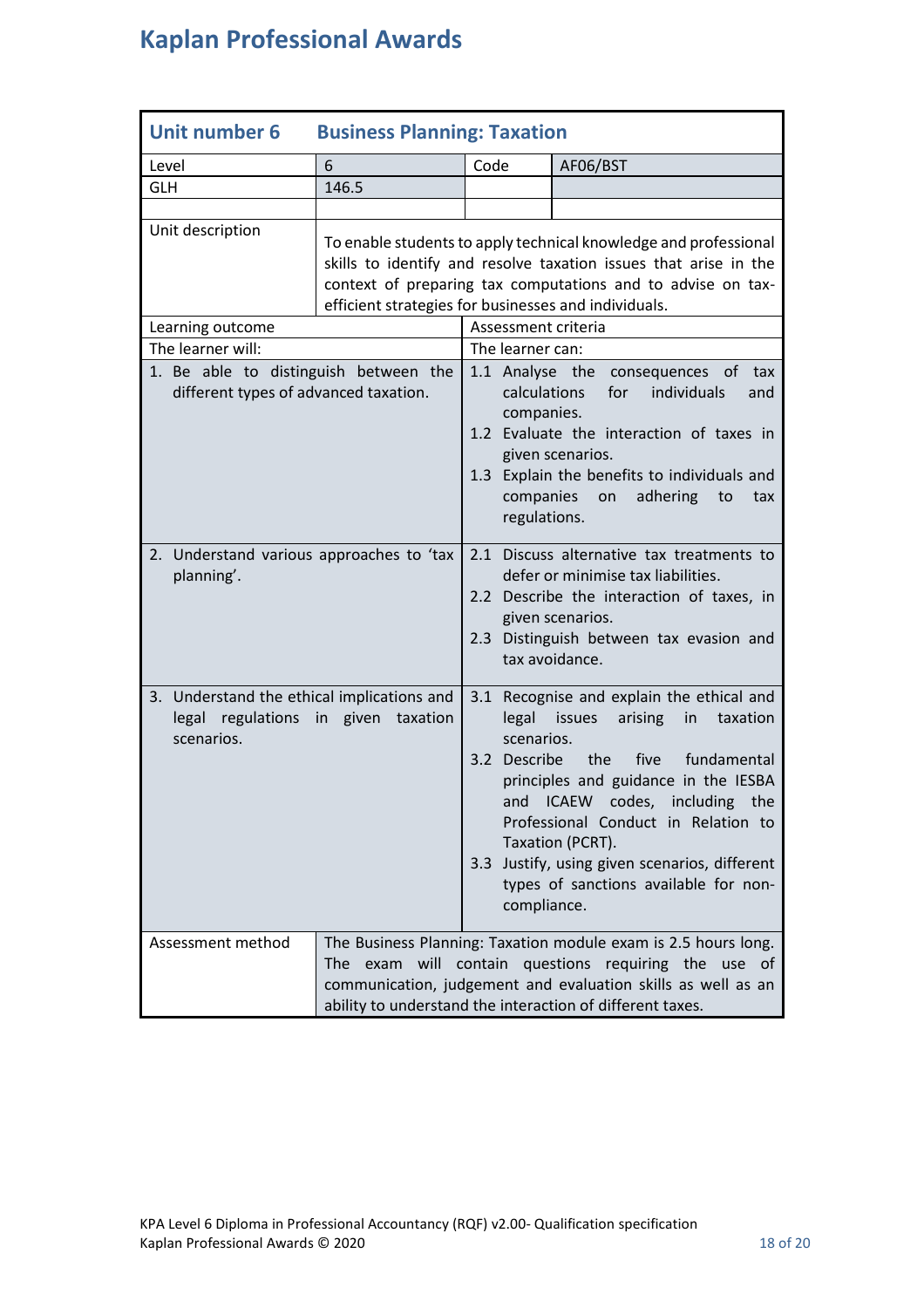## <span id="page-18-0"></span>**5. Quality Assurance Processes**

#### <span id="page-18-1"></span>**Assessment**

KPA will put in place a system of QA which allows it to maintain a high level of control over the development, delivery and awarding of the qualification. In particular it will require centres to meet the particular requirements for each type of assessment. KPA External Quality Advisor's will be responsible for ensuring centres meet the approved centre requirements relating to specific types of assessment and/or examination delivery.

#### <span id="page-18-2"></span>**Centre Resources**

KPA approved centres are required to provide the right human and physical resources needed to ensure the quality of the learner experience. Centres must ensure that staff have the appropriate level of subject knowledge, practical experience of the sector and are normally qualified to at least a degree standard. It is desirable that staff have a teaching and/or assessing qualification.

The physical resources required will vary depending on the style of delivery. Where distance or blended learning is used, KPA expects centres to have appropriate learning support materials, infrastructure and technology in place to meet student needs.

#### <span id="page-18-3"></span>**Control and Oversight**

The academic board will meet at agreed stages during the year to ensure that judgements have been reviewed and considered against previous year's results to ensure the pass mark is set at the correct level.

#### <span id="page-18-4"></span>**Certification**

On completion of the qualification, KPA will confer upon the learner the award of

KPA Level 6 Diploma in Professional Accountancy (RQF)

#### <span id="page-18-5"></span>**Fees**

The exam fee for each unit is £200.00, there are six units in this qualification making the total qualification fee £1,200

#### <span id="page-18-6"></span>**Progression Opportunities**

Candidates will be able to progress to study the ICAEW/ACA Advanced level following completion of the Diploma in Professional Accountancy, which will, subject to other ICAEW criteria, allow successful candidate to qualify as a Chartered Accountant with the ICAEW.